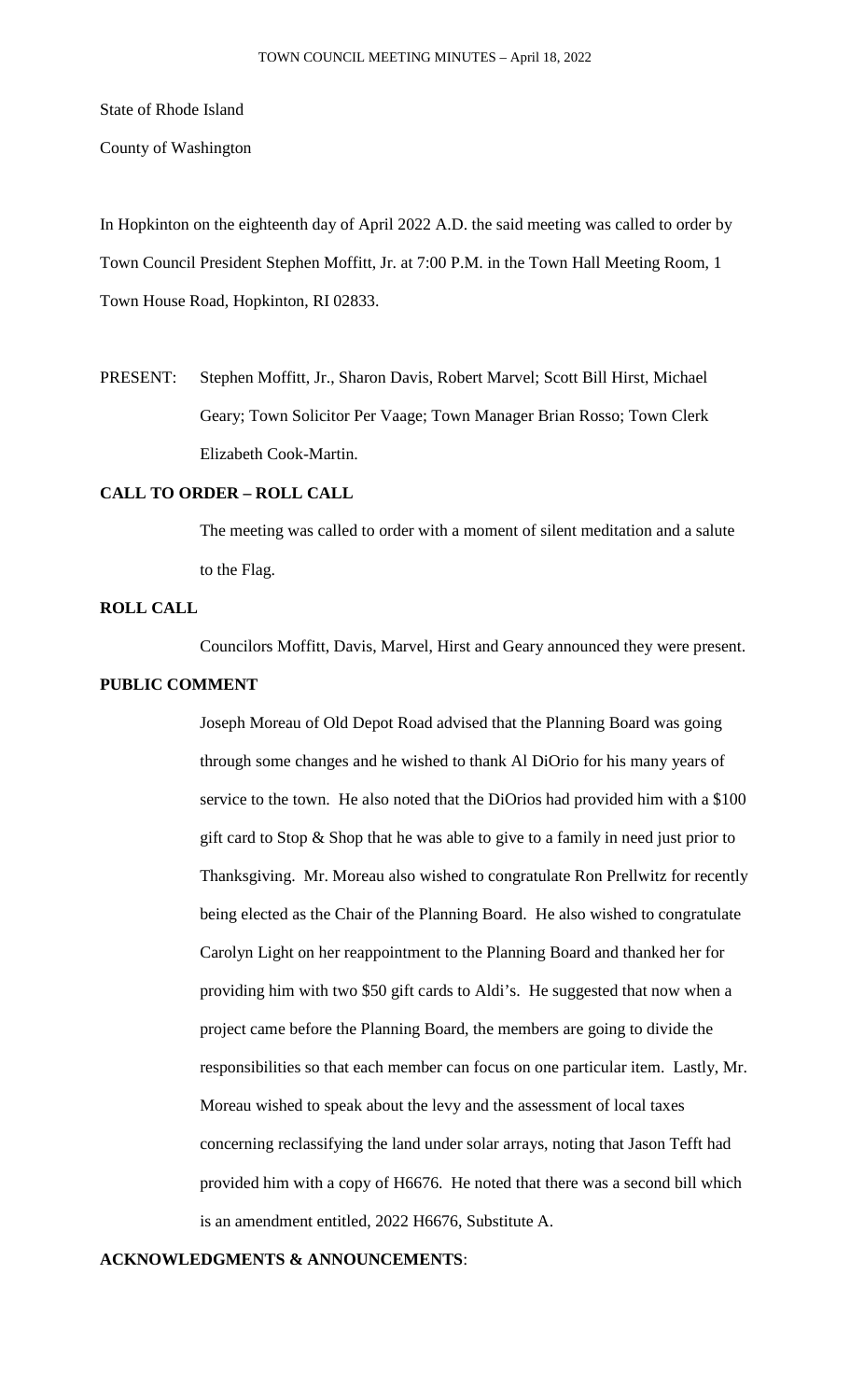Council President Moffitt announced that Thursday, May 5, 2022 is the date that has been selected by the Chariho School Committee for the second Chariho Budget Referendum.

Councilor Hirst also felt it important to point out to the voters that Hopkinton's Financial Town Assembly was scheduled for Tuesday, May 3, 2022 where they will be going over the Town's proposed budget.

## **APPROVAL OF AGENDA ORDER**

There was no vote taken and no concerns voiced over the agenda order.

## **CONSENT AGENDA**

A MOTION WAS MADE BY COUNCILOR DAVIS AND SECONDED BY COUNCILOR MARVEL TO APPROVE CONSENT AGENDA AS FOLLOWS: Approve Town Council Meeting Minutes of April 4, 2022; Accept the following monthly financial/activity report: Town Clerk; Approve 2021 real property tax abatement due to double billing software error submitted by the Tax Assessor. IN FAVOR: Moffitt, Davis, Geary, Hirst, Marvel OPPOSED: None

#### SO VOTED

## **VACANCIES & APPOINTMENTS:**

# **PLANNING BOARD**

Carolyn Light had submitted a letter requesting to be reappointed to the Planning Board.

A MOTION WAS MADE BY COUNCILOR HIRST AND SECONDED BY COUNCILOR DAVIS TO REAPPOINT CAROLYN LIGHT TO THE PLANNING BOARD. IN FAVOR: Moffitt, Davis, Geary, Hirst, Marvel OPPOSED: None

# SO VOTED

# **CONSERVATION COMMISSION**

Gary Marsh had submitted a letter requesting to be reappointed to the

Conservation Commission.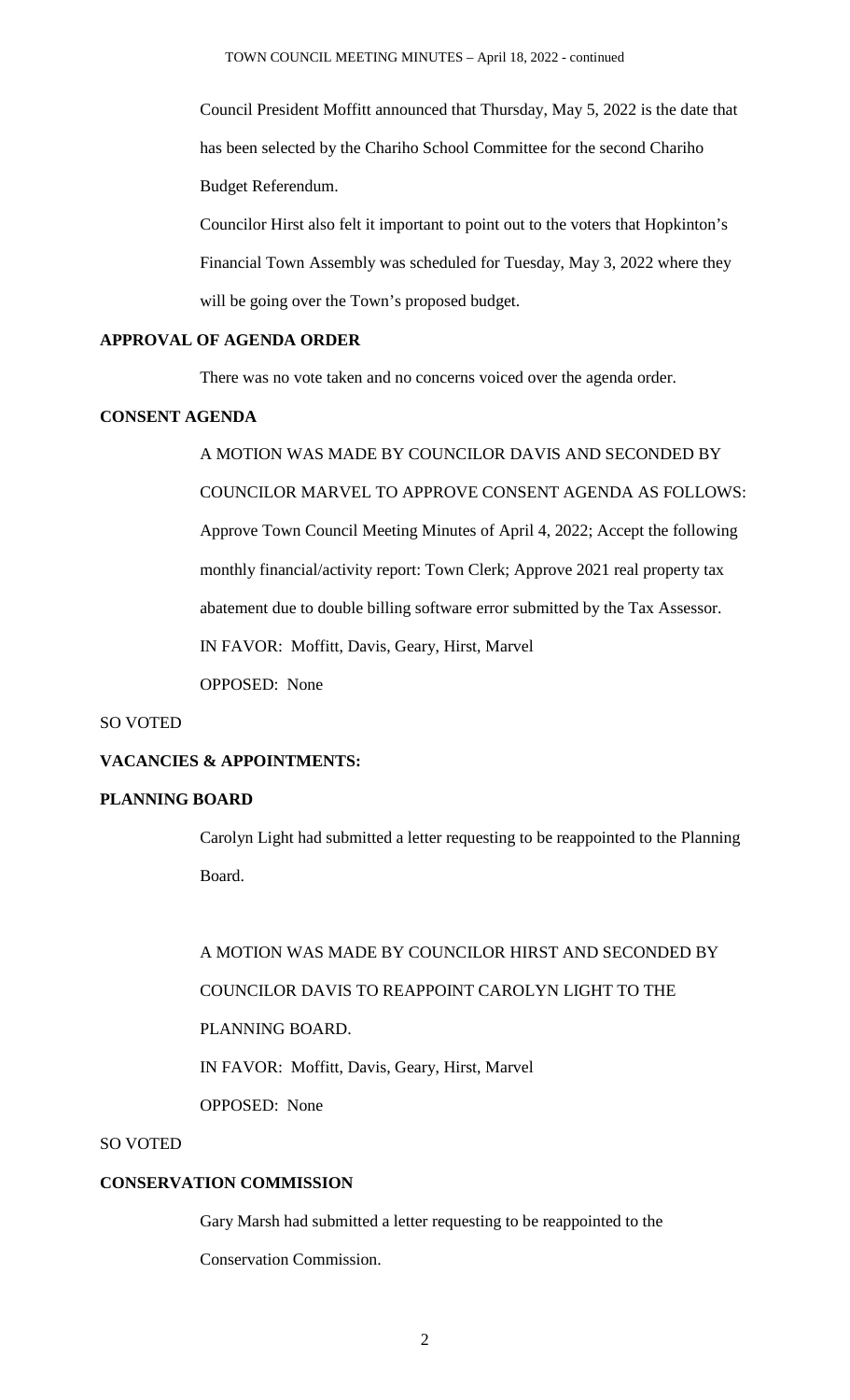# A MOTION WAS MADE BY COUNCILOR HIRST AND SECONDED BY COUNCILOR MARVEL TO REAPPOINT GARY MARSH TO THE CONSERVATION COMMISSION. IN FAVOR: Moffitt, Davis, Geary, Hirst, Marvel OPPOSED: None

#### SO VOTED

#### **NEW BUSINESS:**

#### **CHARIHO SCHOOL COMMITTEE RE: NUMBER OF SEATS**

The Town Council was provided a copy of a letter addressed to the Chariho School Committee with a calculation on the number of seats for the Chariho School Committee for the next year based upon the recent census, received from Andrew M. Lentz, Esq.

Councilor Hirst was curious why this matter was before them and he wished to know if the Town Council had a role in setting the number of members of the School Committee. Council President Moffitt believed that this matter was before them as a courtesy to let them know that the census has changed for 2022 and that this issue should be revisited. Solicitor Vaage noted that there was a formula built into the Chariho Act that is applied to decide how many members from each town can sit on the school committee. Councilor Davis noted that the recommendation was for each town to have four school committee members. Councilor Geary asked Town Clerk Cook-Martin if she had seen this question come up after a census before and she believed this was the first time the calculation had come into play. Councilor Hirst wished the residents to know that this was due to the 2020 census and has nothing to do with student enrollment.

### **PROPOSED LEGISLATION HB 7942 RE: ACCESSORY FAMILY DWELLING UNITS**

This matter was before the Town Council to discuss, consider and possibly vote to oppose proposed legislation HB 7942 Relating to Towns and Cities – Zoning Ordinances.

Councilor Davis noted that on page 11 of 14, it read in RIGL 45-24-73, "Consistent statewide treatment of accessory dwelling units required: (a) Any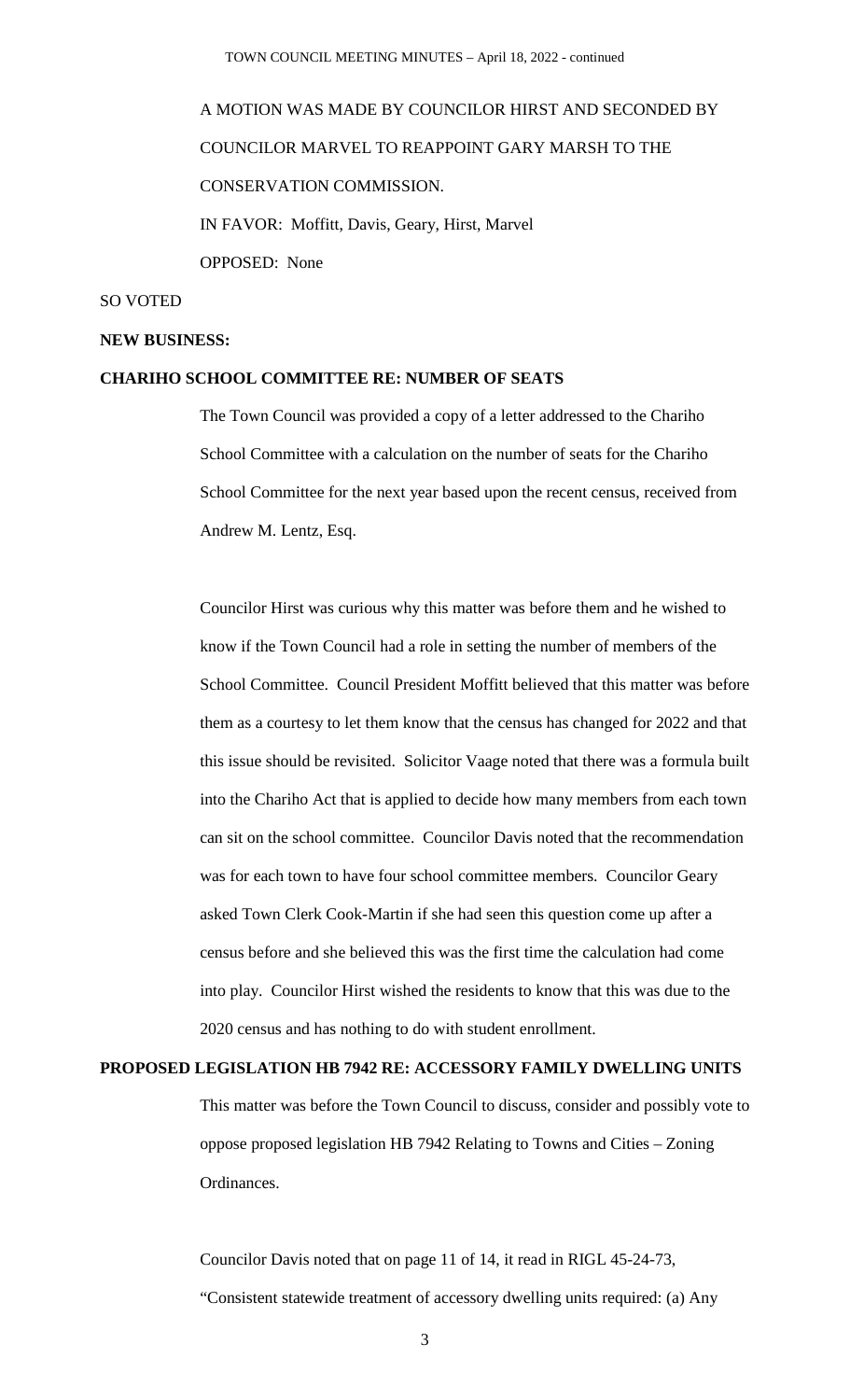municipality which chooses to permit accessory dwelling units within the municipality shall not impose any excessive restrictions as to the ADUs. More specifically, a municipality which permits ADUs shall not restrict tenants based on familial relationship or age unless such restrictions is necessary to comply with the terms of a federal subsidy related to affordability." She noted that currently people who occupy ADUs in town have to be related to the people in the main house, which she felt was a good idea. Mr. Santilli, the Building Official, noted that there is a law on the books which indicates that if you have a disabled child or a parent who is elderly (over the age of 62), they can live within your dwelling unit. What the State wants to do is have an accessory dwelling unit law. The town currently has an accessory dwelling unit ordinance which indicates that it has to be owner occupied; you need a special use permit from the Zoning Board; provide an Affidavit to the Zoning Office; and, the unit cannot be detached, it has to be attached or within the dwelling unit. If the ownership should change, they would need a special use permit or a letter from the Building and Zoning Office and the dwelling has to be inspected annually. Also, there can be no separate utilities and the ISDS has to be up to par. Also in the zoning regulations is a section that indicates that only one structure used for residential purposes can be on one lot; there cannot be two residential structures on one lot. Mr. Santilli asked the Solicitor if state law supersedes town zoning and he indicated yes, unless the town amends the zoning ordinance to prohibit ADUs across the board. It was agreed by the Councilors that they would send a letter in opposition of proposed Legislation HB 7942.

A MOTION WAS MADE BY COUNCILOR GEARY AND SECONDED BY COUNCILOR DAVIS TO OPPOSE THE PROPOSED LEGISLATION HB 7942 RELATING TO TOWNS AND CITIES – ZONING ORDINANCES. IN FAVOR: Moffitt, Davis, Geary, Hirst, Marvel OPPOSED: None

#### SO VOTED

# **PROPOSED ZONING ORDINANCE DISTRICT USE TABLE AMENDMENT RE: MARIJUANA USES**

4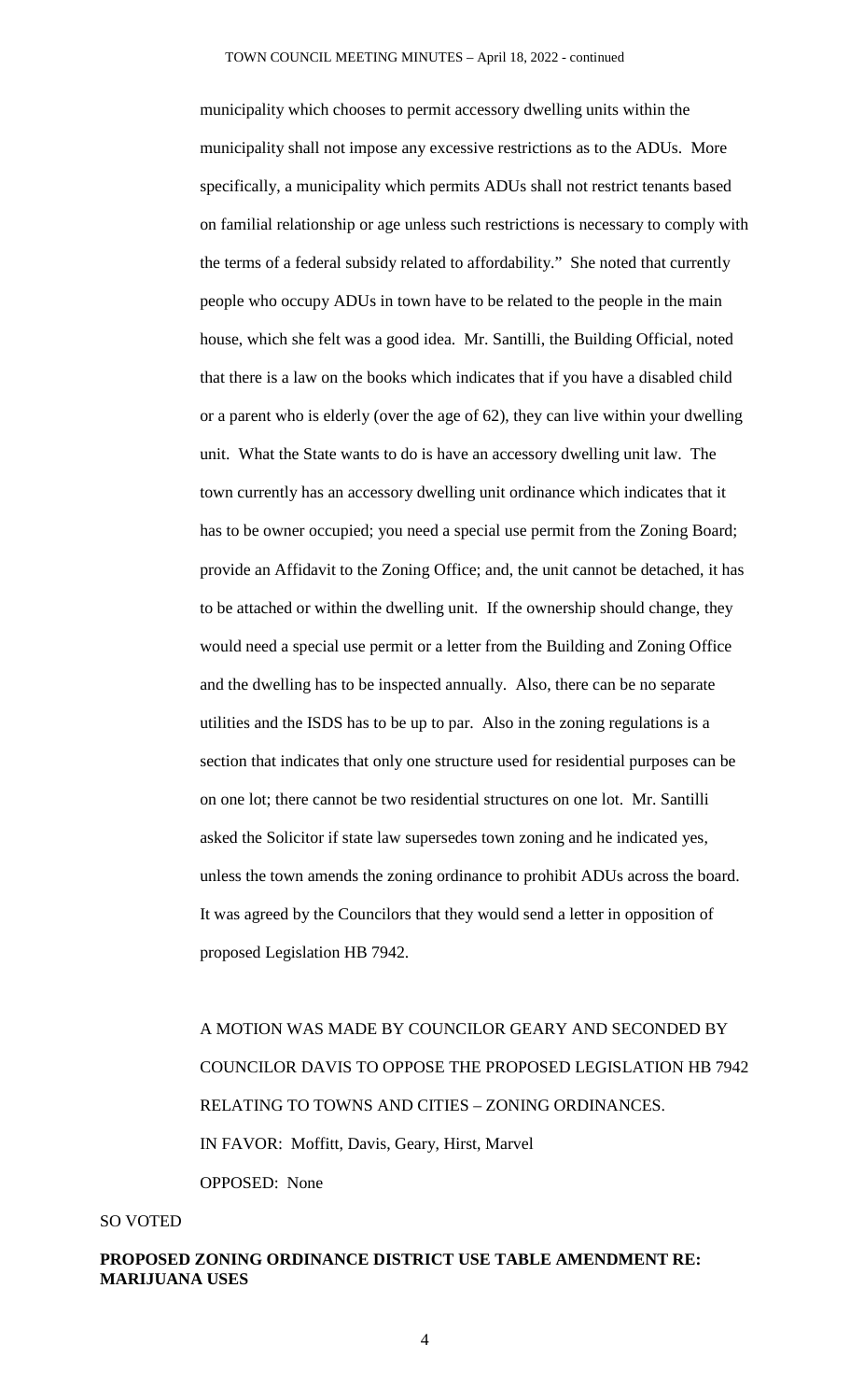This matter was before the Town Council to discuss, consider and possibly vote to send a proposed Zoning Ordinance District Use Table amendment relating to marijuana uses, to the Planning Board for an advisory opinion, introduced and sponsored by Councilor Moffitt.

Council President Moffitt noted that he had a conversation with the Deputy Zoning Official, Ms. Desjardins, regarding the new legislation that is being proposed for the legalization of recreational marijuana. He wished to send this matter to the Planning Board for their review. Councilor Geary noted that he had been following this matter and felt it was a good idea to get ahead of it. Councilor Hirst felt this was similar to giving licenses to illegal aliens, noting that marijuana is prohibited by the federal government and the Food and Drug Administration has not approved it for recreational use. He felt it was crazy that there are states that are enacting laws when the federal law has not changed. Councilor Davis asked if there was any chance that one of those four small retails per district could be in Hopkinton and Council President Moffitt noted that Hopkinton would be in one of the districts, so it was possible. He felt that this would be heavily regulated by the Department of Business Regulations and three percent of gross sales will go to the towns. He went on to state that this regulation will allow for home growing as well. He noted that the House, Senate and Governor all have bills regarding this matter and from what he understands a lot of it is pretty agreeable; Connecticut and Massachusetts already have their approval. Councilor Hirst felt that the town should not ignore federal law.

A MOTION WAS MADE BY COUNCILOR GEARY AND SECONDED BY COUNCILOR MARVEL TO SEND A PROPOSED ZONING ORDINANCE DISTRICT USE TABLE AMENDMENT RELATING TO MARIJUANA USES, TO THE PLANNING BOARD FOR AN ADVISORY OPINION. IN FAVOR: Moffitt, Davis, Geary, Hirst, Marvel OPPOSED: None

# SO VOTED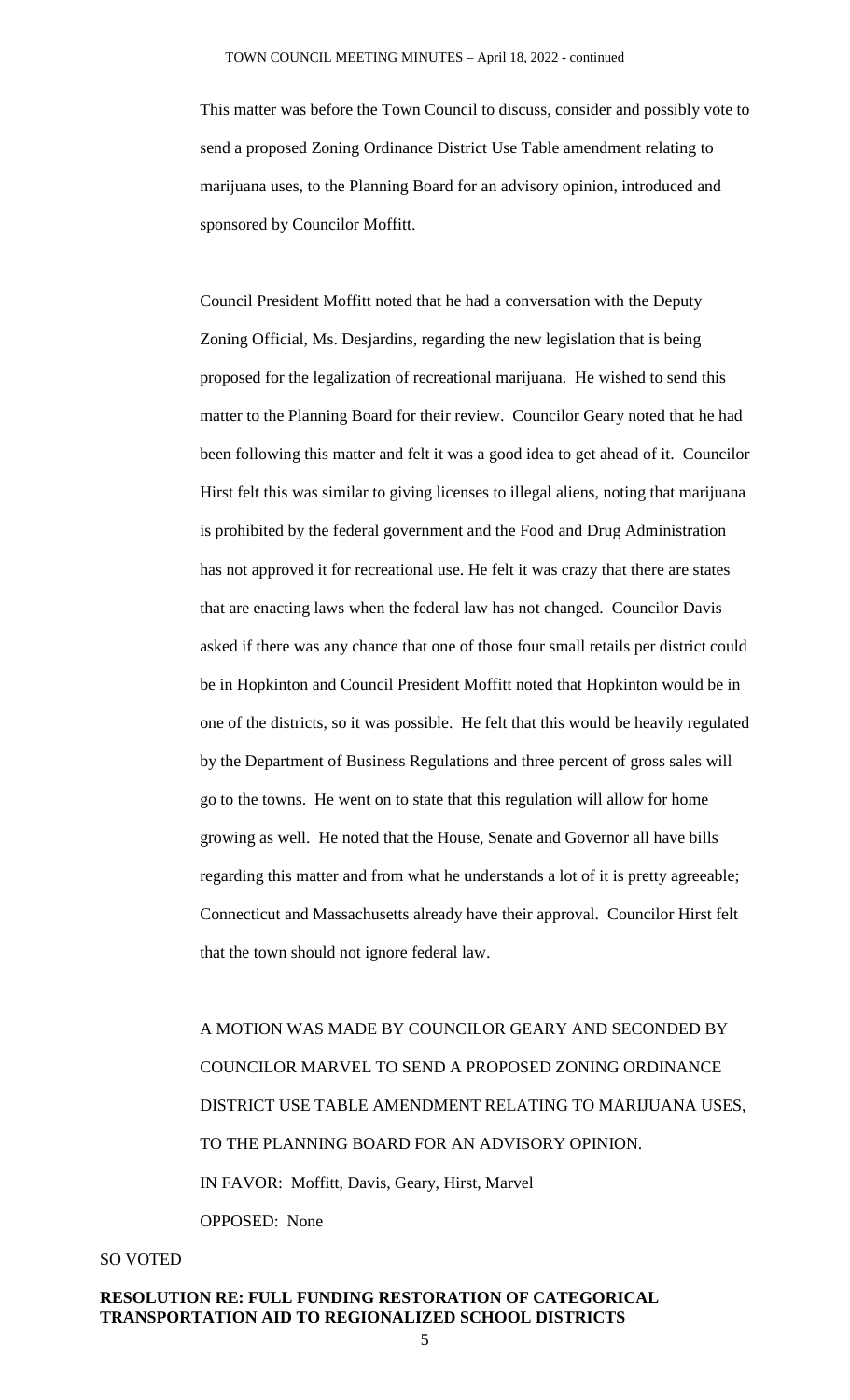This matter was before the Town Council to discuss, consider and vote re: Resolution in support of full funding restoration of Categorical Transportation Aid to Regionalized School Districts as outlined in §16-7.2-6.

Councilor Hirst felt that when you organize a regional school district you give up a lot of power; the Councils do not have the power to approve the bottom line of the school budget; and, you have to deal with other communities whose financial situation may be very different from yours.

A MOTION WAS MADE BY COUNCILOR HIRST AND SECONDED BY COUNCILOR MARVEL TO APPROVE THE RESOLUTION IN SUPPORT OF FULL FUNDING OF CATEGORICAL TRANSPORTATION AID. IN FAVOR: Moffitt, Davis, Geary, Hirst, Marvel OPPOSED: None

SO VOTED

The Resolution follows:

#### **TOWN OF HOPKINTON, RHODE ISLAND RESOLUTION IN SUPPORT OF FULL FUNDING OF CATEGORICAL TRANSPORTATION AID AS OUTLINED IN RIGL §16-7.2-6**

**WHEREAS,** the regional incentive was promised to local districts when the Regional School Districts were formed; and

**WHEREAS,** the regional incentive was phased out in 2010 with the passage of the new funding formula; and

**WHEREAS,** Transportation Categorical Funds were provided to the Regional School Districts to partially offset the loss of the regional incentive by partially reimbursing the higher transportation costs of the regional districts; and

**WHEREAS,** the Regional School Districts have designed and implemented a number of innovative education programs that meet the learning needs of students; and

**WHEREAS,** the investment of resources in our Regional School Districts has yielded positive education results and innovative educational programs and services for students and adults that have been a wise investment of local and state resources; and

**WHEREAS,** it is necessary to ensure that students attending Regional School Districts continue to receive a high-quality public education and to reduce the burden on regional taxpayers; and

**WHEREAS,** according to the RI Department of Education, the Governor has requested a total of \$4,185,284 for regional transportation aid for the regional districts of Bristol-Warren, CHARIHO, Exeter-West Greenwich, and Foster-Glocester; and

**WHEREAS,** according to the RI Department of Education, \$5,793,117 of categorical transportation aid is required under the intent of RIGL §16-7.2-6(e); and

**WHEREAS,** the funding requested by the Governor represents a \$1.6-million-dollar shortfall for the regional districts as follows: Charlestown, Richmond and Hopkinton (\$590,584); Bristol-Warren (\$454,763); Exeter-West Greenwich (\$394,429); and, Foster-Glocester (\$168,057).